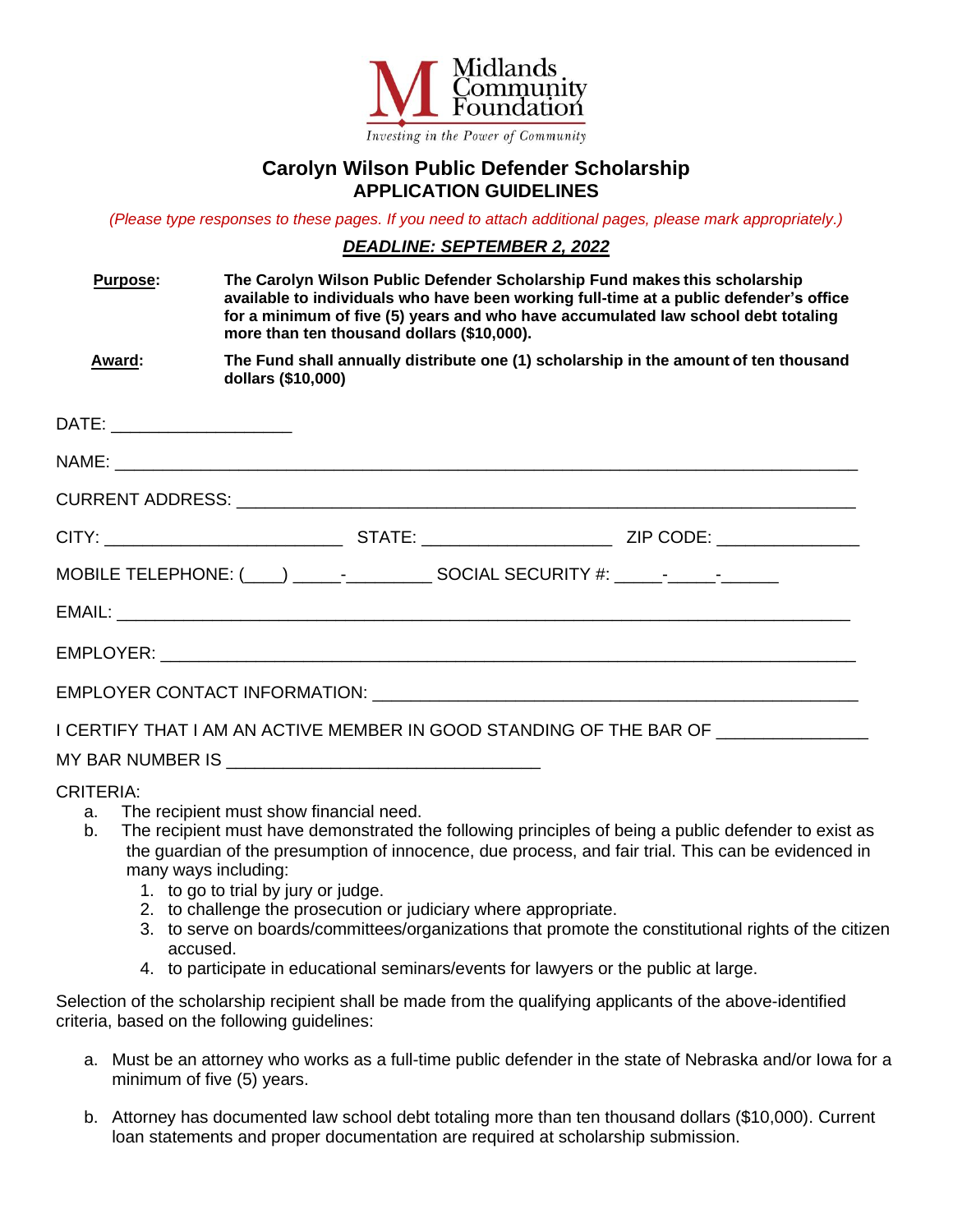

**Carolyn Wilson Public Defender Scholarship** *(Please type scholarship information on this Word Document)*

**1. What are the ideal qualities a public defender possesses?** 

**2. Please explain the importance of being a public defender and your dedication to upholding and defending the principles of the Constitution.**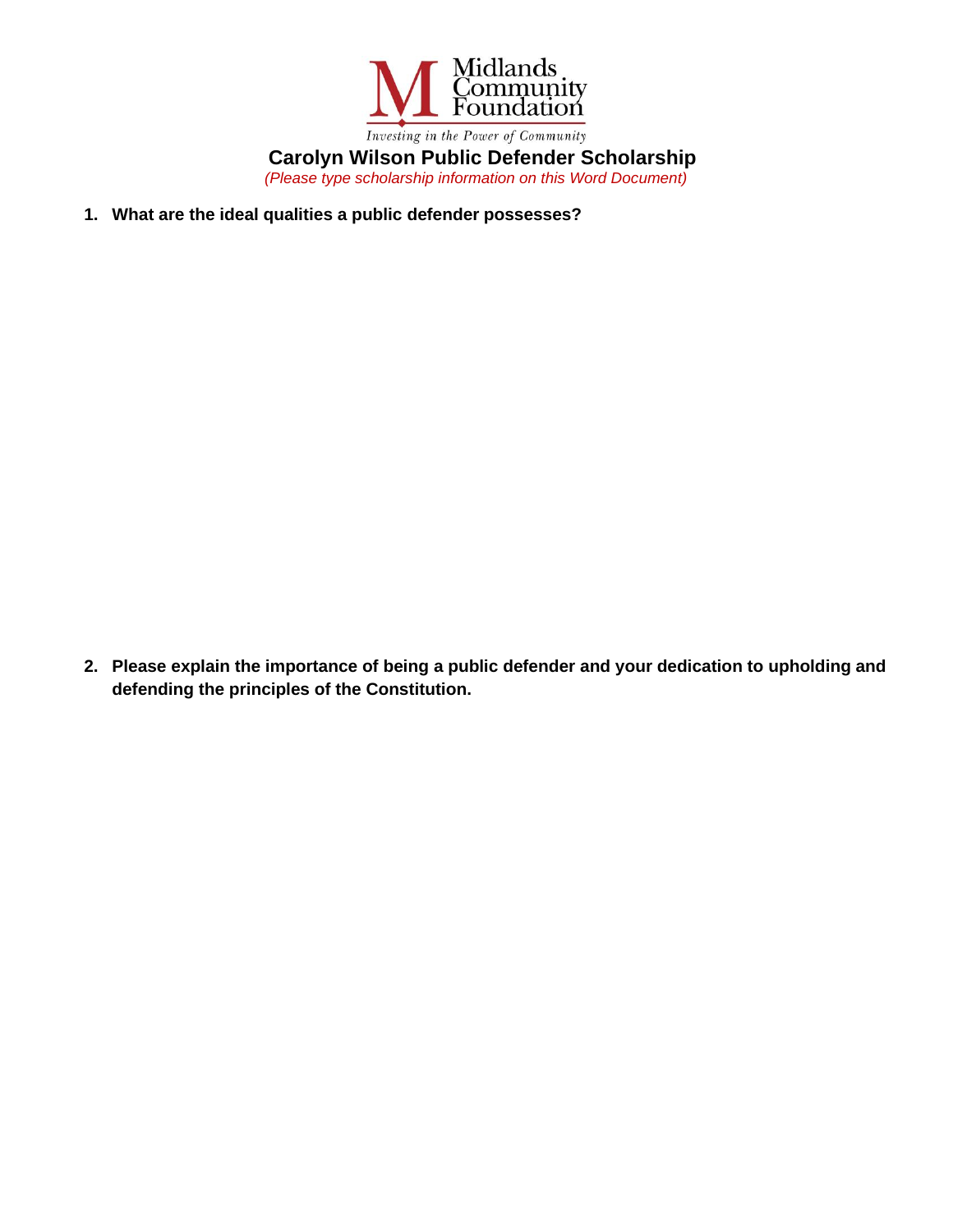

**Carolyn Wilson Public Defender Scholarship**

*(Please type scholarship information on this Word Document)*

**3. Often a public defender is asked, "how do you defend people who you know are guilty or are lying to you?" Describe the challenges and/or hardships you have faced in your actual response to such questions.** 

**4. Having student loans can significantly impact your life. Please provide examples on how your student loans have affected your personal and professional life and influenced your decision making.**